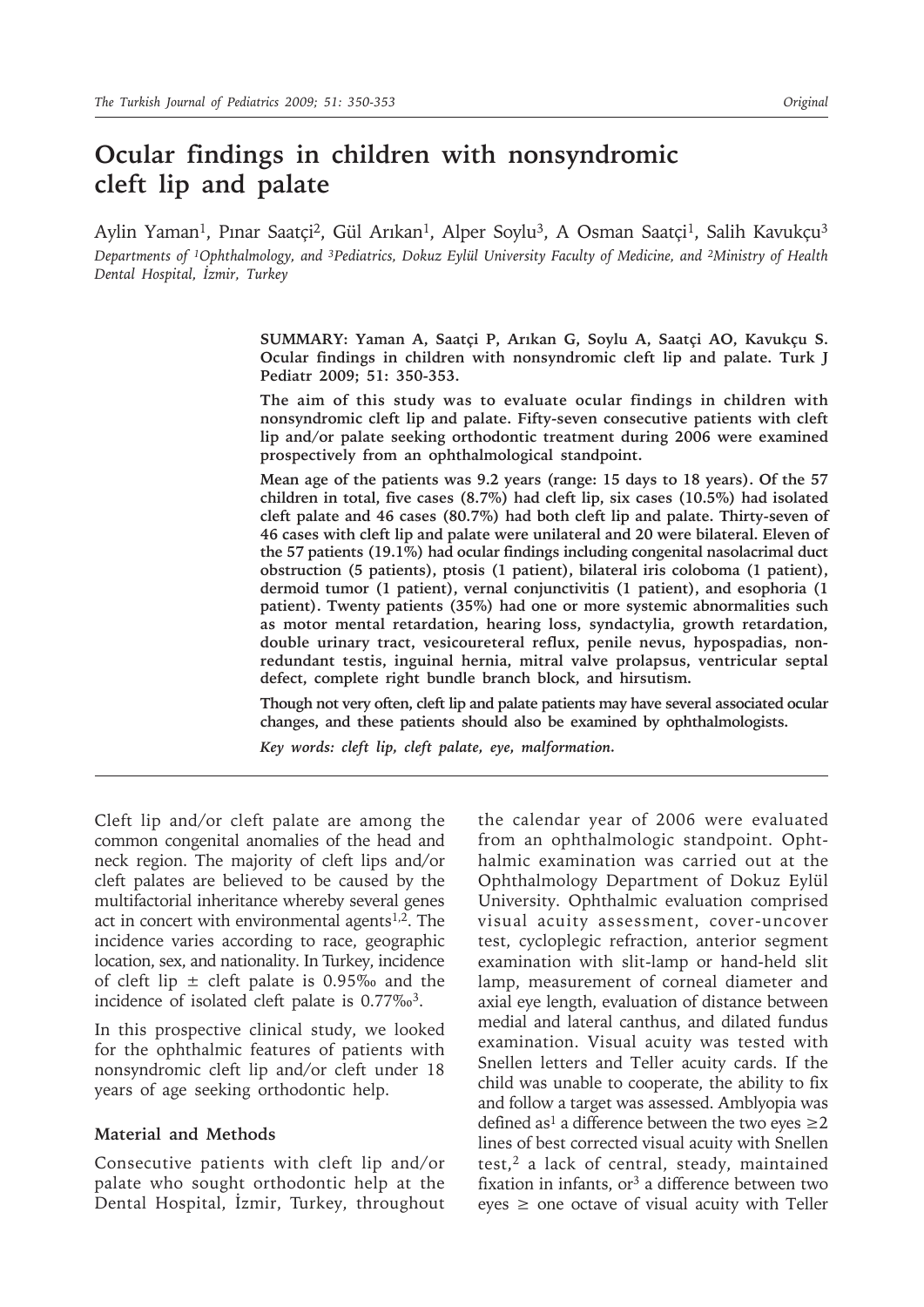acuity card. All data were carefully documented. All patients were also referred to the Department of Pediatrics to rule out syndromic patients and no syndrome was yet to be diagnosed. To better analyze the data, refractive status, inner and outer canthal distance, mean axial length and corneal diameter were assessed according to age groups (0-2 years, 3-8 years, 8-13 years, 14-17 years).

## **Results**

Fifty-seven patients comprised the study population. Twenty-nine of 57 patients (50.8%) were female and 28 (49.1%) were male. The age at examination ranged between 15 days and 17 years (average: 9.2 years), and age distribution of the study group is seen in Figure 1. Five children (8.7 %) had cleft lip, 6 (10.5%) isolated cleft palate and 46 (80.7%) both cleft lip and palate. Of the 46 cases with cleft lip and palate, 37 (80.4%) had unilateral and 20 bilateral clefts.

# *Ophthalmic Findings*

Refractive status, mean inner and outer canthal distance, and mean axial length are illustrated in Figures 2-5.

Twelve eyes (10.5%) had myopic total spherical power, whereas 38 eyes (33.3%) had hyperopic total spherical power and 64 eyes (56.1%) had emmetropia. One of the 12 myopic eyes had myopia >5 D, while 7 of the 38 hyperopic eyes had hyperopia <3 D. Nine eyes (7.8%) had astigmatism  $\geq 1.0$  diopters. One patient had anisometropic amblyopia. The mean corneal horizontal diameter was 11.21±0.72 mm (range: 9 to 13 mm). Five patients (8.7%) had congenital nasolacrimal duct obstruction (4 unilateral, 1 bilateral) and 1 patient had unilateral ptosis. One patient (0.8%) with unilateral cleft lip and palate had bilateral iris coloboma (Figs. 6a and b). Dermoid tumor was noted in 1 patient. Vernal conjunctivitis was present in 1 patient and esophoria was the motility problem in 1 patient.

## *Systemic Findings*

Associated systemic findings are summarized in Table I.

# **Discussion**

We have investigated the type and incidence of associated eye features and anomalies in children with cleft lip and/or palate seeking orthodontic help.

As children with cleft lip and/or palate may have associated syndromes and various congenital defects, various authors have assessed the most common systemic associations. To the best of our knowledge, detailed prospective eye examination in children with cleft lip and/or palate was not performed previously. Data on the prevalence of associated malformations in infants with clefts were collected prospectively between 1975 and 1992 on all infants born in greater Stockholm, Sweden by Milerad et al.<sup>4</sup>. Of the 616 cleft infants born during this period, 21% had associated malformations and 12 cases had eye malformation (mostly colobomas). No other additional information was mentioned



**Fig. 1.** Age distribution of the study group.



**Fig. 2.** Mean spherical equivalent of the study group according to age.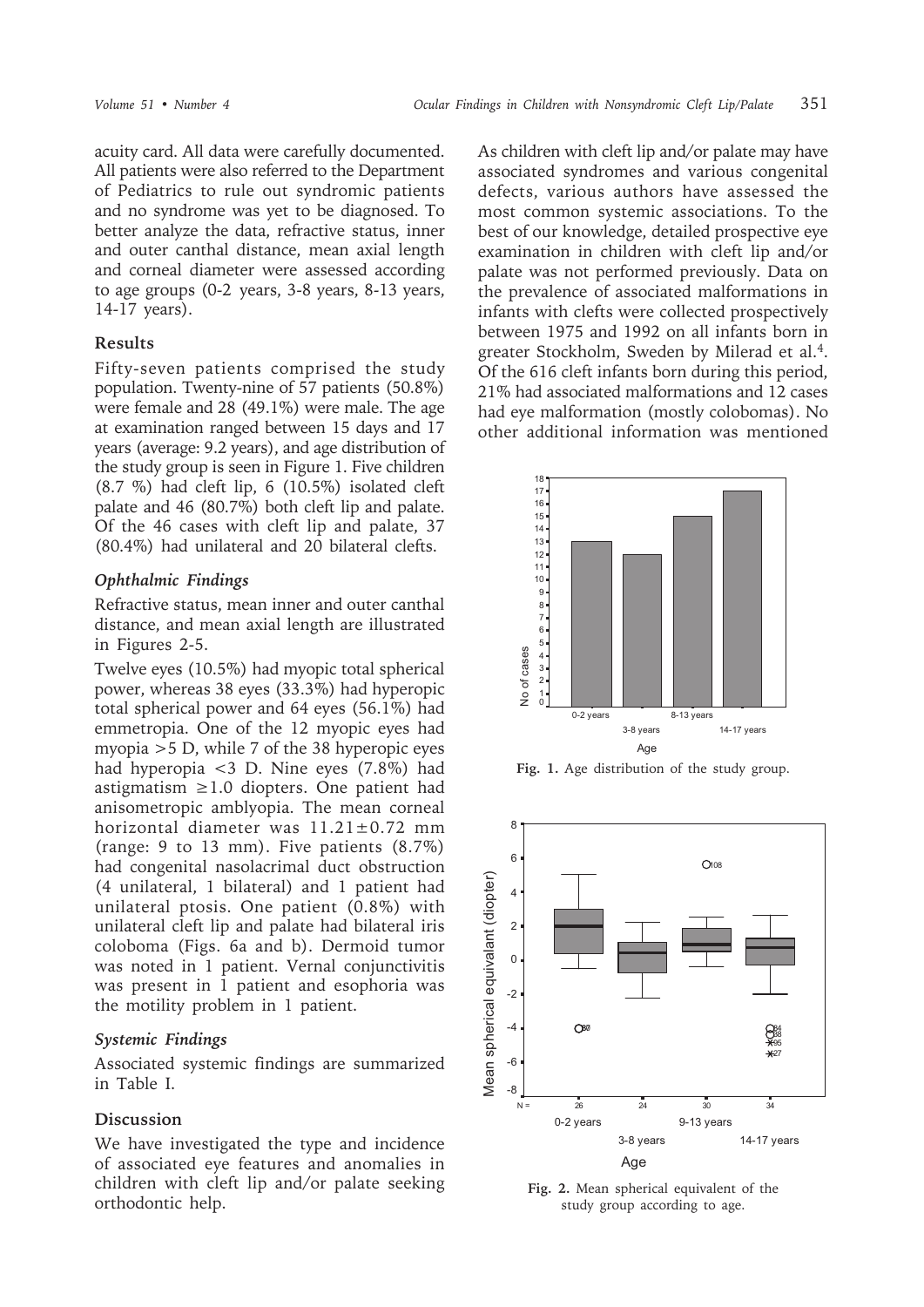

**Fig. 3.** Mean axial length of the study group according to age.



**Fig. 5.** Distribution of outer canthal distance of the patients according to age.

|  |  | Table I. Systemic Findings of Patients |  |  |  |
|--|--|----------------------------------------|--|--|--|
|--|--|----------------------------------------|--|--|--|

| Systemic findings                  | No of cases |
|------------------------------------|-------------|
| Mental retardation                 | 5           |
| Hearing loss                       | 9           |
| Syndactylia                        |             |
| Growth retardation                 | 2           |
| Double urinary tract               |             |
| Vesicoureteral reflux              |             |
| Penile nevus                       |             |
| Hypospadias                        |             |
| Non-redundant testis               |             |
| Bilateral inguinal hernia          |             |
| Mitral valve prolapse              |             |
| Ventricular septal defect          |             |
| Complete right bundle branch block |             |
| Hirsutism                          |             |
| Preauricular skin tag              |             |



**Fig. 4.** Distribution of inner canthal distance of the patients according to age.



**Fig. 6a.** Right eye, iris coloboma.



**Fig. 6b.** Left eye, iris coloboma.